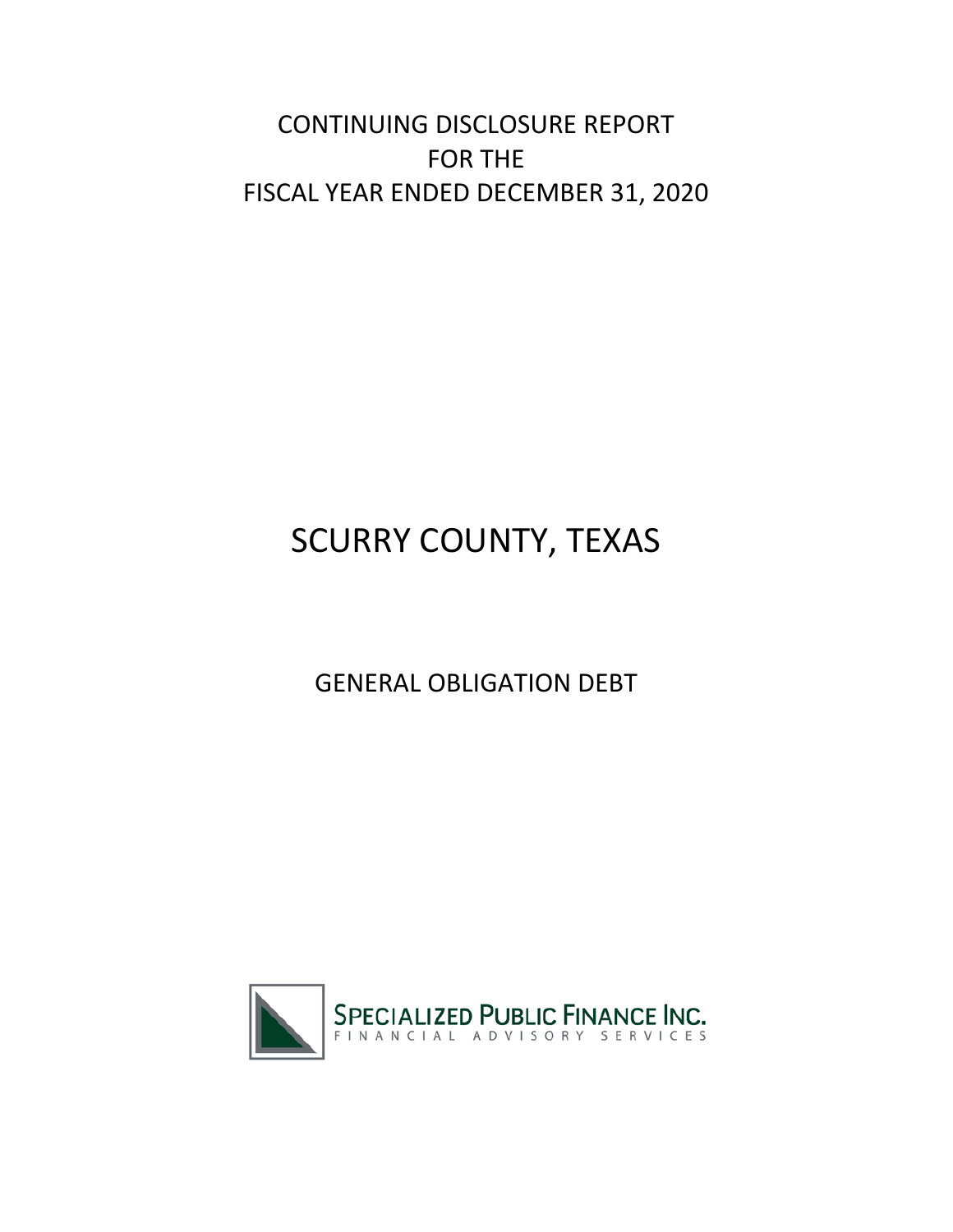### **FINANCIAL STATEMENTS**

The audited financial statements for the County for the fiscal year ended December 31, 2020 are being separately filed with the Nationally Recognized Municipal Securities Information Repository and any applicable State Information Depository, and are hereby incorporated by reference into this Annual Continuing Disclosure Report.

# **SIGNATURE OF ISSUER**

The information set forth herein has been obtained from the County and other sources believed to be reliable, but such information is not guaranteed as to accuracy or completeness and is not to be construed as a promise or guarantee. This Annual Continuing Disclosure Report may contain, in part, estimates and matters of opinion which are not intended as statements of fact, and no representation is made as to the correctness of such estimates and opinions, or that they will be realized. The information and expressions of opinion contained herein are subject to change without notice, and the delivery of this Annual Continuing Disclosure Report will not, under any circumstances, create any implication that there has been no change in the affairs of the County or other matters described.

# **SCURRY COUNTY, TEXAS**

**/s/ Angela Sanchez**

County Auditor, Scurry County, Texas

Approved for Submission**:**

6/25/2021

Date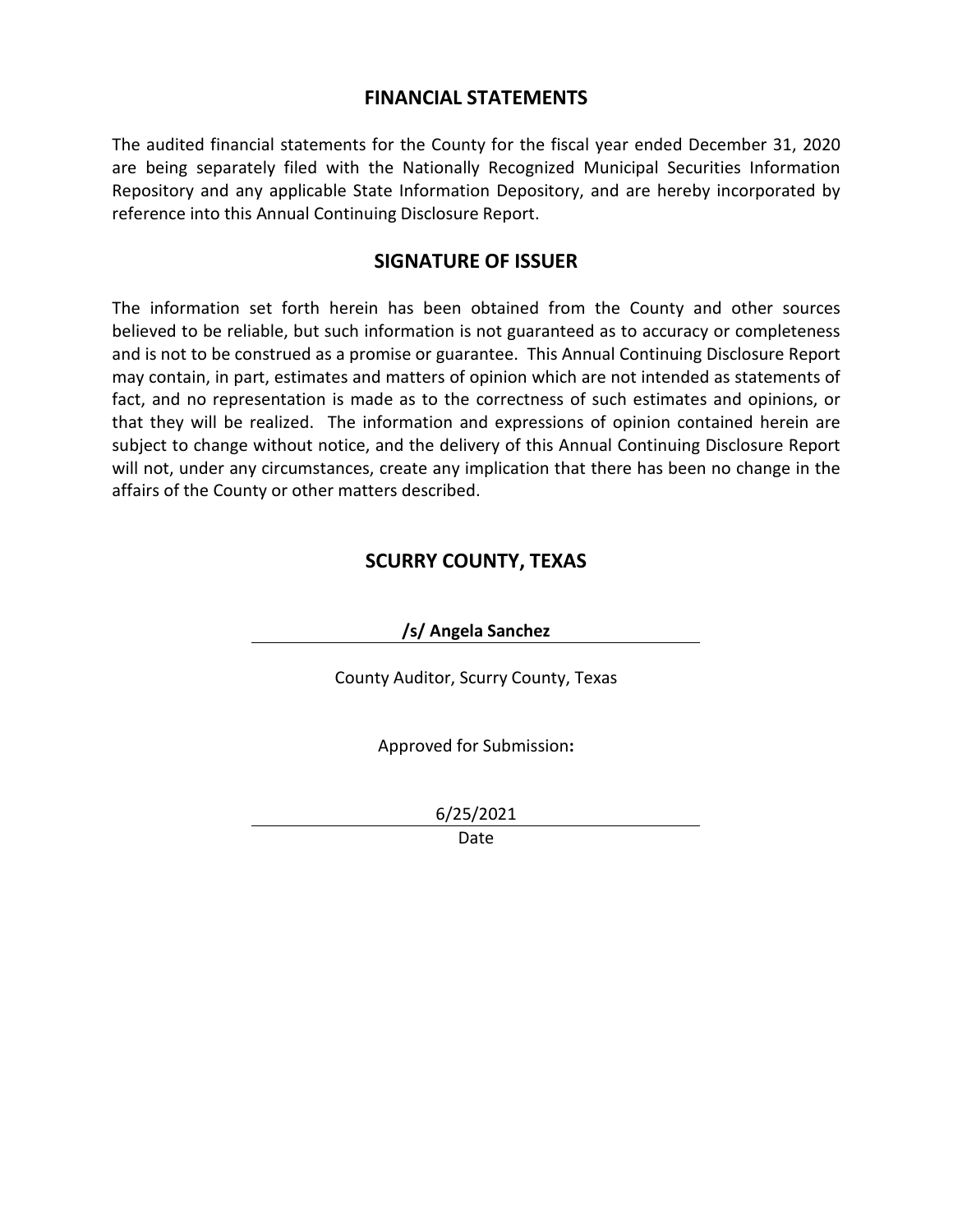# **CERTIFICATE OF SUBMISSION OF ANNUAL REPORT**

Subject to the continuing disclosure requirements of SEC Rule 15c2-12, this Annual Continuing Disclosure Report for Scurry County, Texas with respect to the issues listed on the report cover was submitted to the National Recognized Municipal Securities Information Repository ("NRMSIR") and any applicable State Information Depository and are hereby incorporated by reference into this Annual Continuing Disclosure Report.

> Municipal Securities Rulemaking Board ("MSRB") via the Electronic Municipal Market Access ("EMMA") System

# **Specialized Public Finance Inc.**

Signed by: /s/ Kristin Merz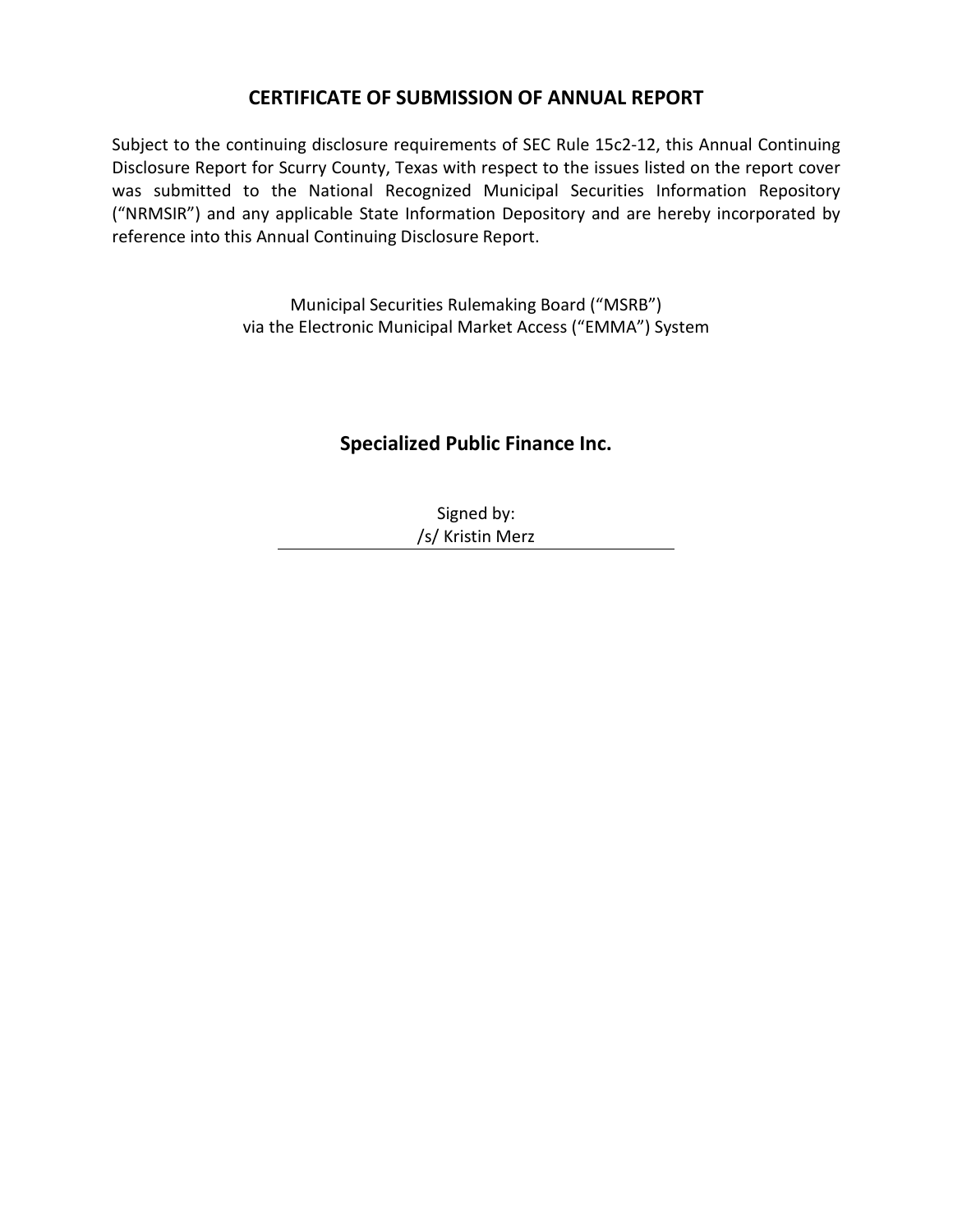# **SCURRY COUNTY, TEXAS GENERAL OBLIGATION DEBT REPORT**

# **TABLE 1 - VALUATION, EXEMPTIONS AND GENERAL OBLIGATION DEBT**

| 2020/2021 Market Valuation Established by Scurry County Appraisal District |                  | \$<br>3,752,545,613 |
|----------------------------------------------------------------------------|------------------|---------------------|
| (excludes exempt property)                                                 |                  |                     |
| Less Exemptions/Reductions at 100% Market Value                            |                  |                     |
| Residence Homestead Exemptions (Local Option)                              | \$<br>86,465,665 |                     |
| Residence Homestead Exemptions (Over 65)                                   | 17,728,904       |                     |
| Disabled Veterans Exemptions                                               | 4,364,428        |                     |
| Productivity Loss                                                          | 438,104,047      |                     |
| Homestead Capped Value Loss                                                | 3,599,860        |                     |
| Abatements                                                                 | 387,649,260      |                     |
| <b>Pollution Control</b>                                                   | 5,212,545        |                     |
| Prorated Exemptions                                                        | 51,950           |                     |
| Other                                                                      | 371,340          |                     |
| <b>Freeze</b> Loss                                                         | 112,553,055      | 1,056,101,054       |
| 2020/2021 Taxable Assessed Valuation                                       |                  | \$<br>2,696,444,559 |
| Net General Obligation Debt Payable from Ad Valorem Taxes as of 12/31/20   |                  | \$<br>11,390,000    |
| I&S Fund Balance as of 12/31/20                                            |                  | \$<br>428,918       |

 2020 Estimated Population - 16,866 Per Capita Taxable Assessed Valuation \$159,875 Per Capita General Purpose Funded Debt Payable from Ad Valorem Taxes - \$675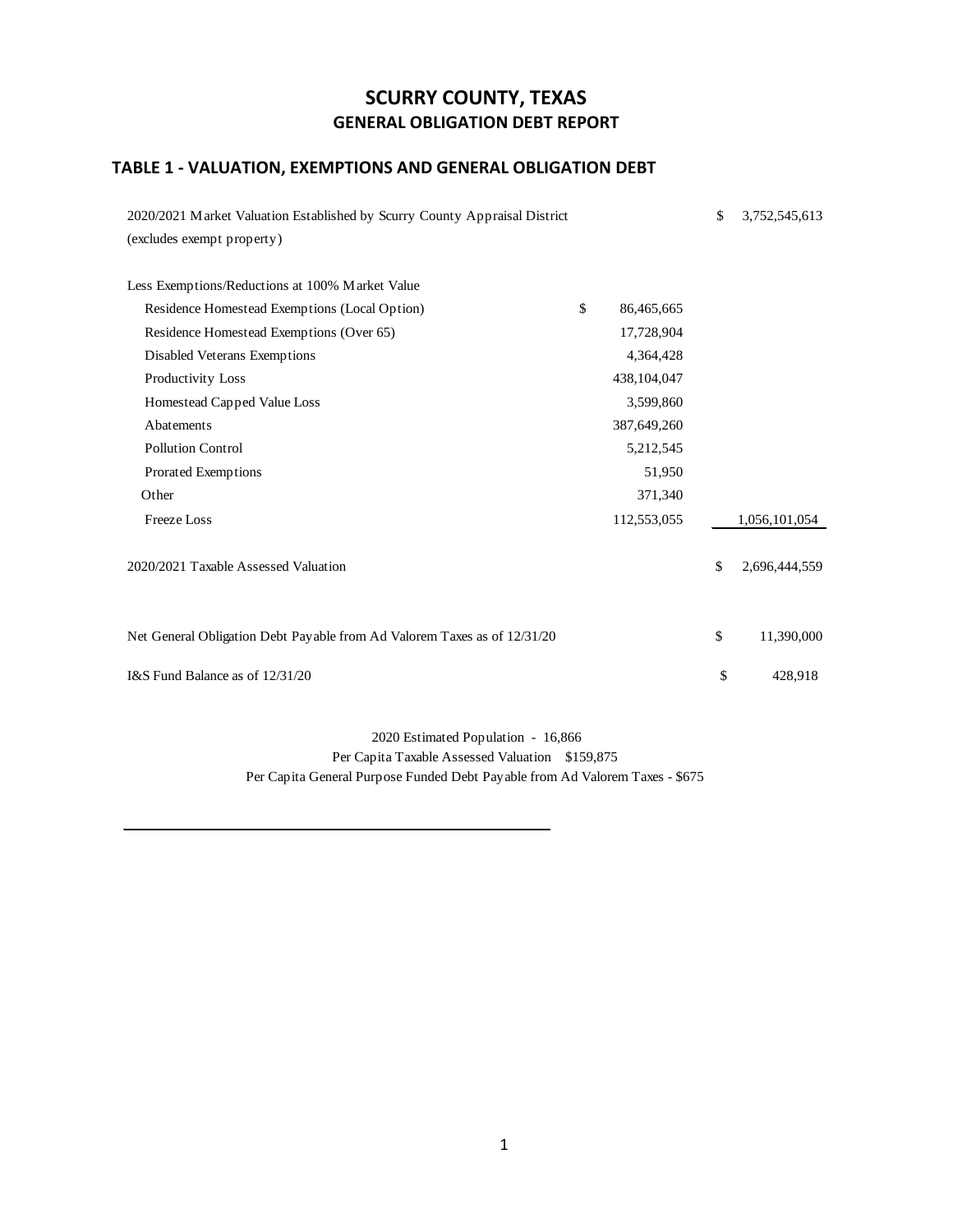#### **TABLE 2 - TAXABLE ASSESSED VALUATIONS BY CATEGORY**

|                                              | Taxable Appraised Value for Fiscal Year Ended December 31, |         |                   |         |                   |         |  |  |  |
|----------------------------------------------|------------------------------------------------------------|---------|-------------------|---------|-------------------|---------|--|--|--|
|                                              | 2021                                                       |         | 2020              |         | 2019              |         |  |  |  |
|                                              |                                                            | % of    |                   | $%$ of  |                   | % of    |  |  |  |
| Category                                     | Amount                                                     | Total   | Amount            | Total   | Amount            | Total   |  |  |  |
| Real, Residential Single Family              | 441,410,290                                                | 11.76%  | \$<br>443,632,990 | 10.70%  | 449,266,941<br>ς. | 12.31%  |  |  |  |
| Real, Residential Multi-Family               | 15,057,034                                                 | 0.40%   | 13,423,531        | 0.32%   | 13,595,915        | 0.37%   |  |  |  |
| Real, Vacant Lots/Tracts                     | 7,715,649                                                  | 0.21%   | 7,907,361         | 0.19%   | 8,012,835         | 0.22%   |  |  |  |
| Real, Agricultural Land                      | 508,866,722                                                | 13.56%  | 508,277,101       | 12.26%  | 511,267,509       | 14.01%  |  |  |  |
| Real, Farm and Ranch Improvements            | 114,810,120                                                | 3.06%   | 111,999,620       | 2.70%   | 110,591,399       | 3.03%   |  |  |  |
| Real, Commercial and Industrial              | 714,710,398                                                | 19.05%  | 845,622,116       | 20.39%  | 951,503,141       | 26.08%  |  |  |  |
| Oil and Gas                                  | 1,017,113,131                                              | 27.10%  | 1,351,065,127     | 32.58%  | 877,374,298       | 24.04%  |  |  |  |
| Real and Tangible Personal, Utilities        | 339,608,453                                                | 9.05%   | 330,969,866       | 7.98%   | 305,047,365       | 8.36%   |  |  |  |
| Tangible Personal, Commercial and Industrial | 575,839,245                                                | 15.35%  | 515,731,604       | 12.44%  | 406,398,464       | 11.14%  |  |  |  |
| Tangible Personal, Mobile Homes              | 11,988,684                                                 | 0.32%   | 11,817,668        | 0.28%   | 11,738,897        | 0.32%   |  |  |  |
| Residential Inventory                        | 358,008                                                    | 0.01%   | 367,680           | 0.01%   | 373,680           | 0.01%   |  |  |  |
| Special Inventory                            | 5,067,879                                                  | 0.14%   | 6,406,141         | 0.15%   | 3,853,776         | 0.11%   |  |  |  |
| Total Appraised Value Before Exemptions      | \$3,752,545,613                                            | 100.00% | \$4,147,220,805   | 100.00% | \$3,649,024,220   | 100.00% |  |  |  |
| Less: Total Exemptions/Reductions            | (1,056,101,054)                                            |         | (1,086,331,756)   |         | (1,208,334,339)   |         |  |  |  |
| Taxable Assessed Value                       | 2,696,444,559                                              |         | 3,060,889,049     |         | 2,440,689,881     |         |  |  |  |

|                                              | Taxable Appraised Value for Fiscal Year Ended December 31, |                 |         |      |                 |         |  |  |
|----------------------------------------------|------------------------------------------------------------|-----------------|---------|------|-----------------|---------|--|--|
|                                              |                                                            | 2018            |         | 2017 |                 |         |  |  |
|                                              |                                                            |                 | % of    |      |                 | % of    |  |  |
| Category                                     |                                                            | Amount          | Total   |      | Amount          | Total   |  |  |
| Real, Residential Single Family              | Ś                                                          | 449,255,408     | 14.05%  | Ś    | 450,114,843     | 13.86%  |  |  |
| Real, Residential Multi-Family               |                                                            | 13,533,770      | 0.42%   |      | 13,406,780      | 0.41%   |  |  |
| Real, Vacant Lots/Tracts                     |                                                            | 8,177,973       | 0.26%   |      | 8,281,245       | 0.26%   |  |  |
| Real, Acreage (Land Only)                    |                                                            | 499,541,547     | 15.63%  |      | 500,226,296     | 15.41%  |  |  |
| Real, Farm and Ranch Improvements            |                                                            | 110,288,423     | 3.45%   |      | 110,096,593     | 3.39%   |  |  |
| Real, Commercial and Industrial              |                                                            | 554,634,175     | 17.35%  |      | 579,656,840     | 17.85%  |  |  |
| Oil and Gas                                  |                                                            | 855,642,648     | 26.76%  |      | 804,962,796     | 24.79%  |  |  |
| Real and Tangible Personal, Utilities        |                                                            | 312,136,323     | 9.76%   |      | 311,666,991     | 9.60%   |  |  |
| Tangible Personal, Commercial and Industrial |                                                            | 378,369,493     | 11.84%  |      | 451,198,276     | 13.90%  |  |  |
| Tangible Personal, Mobile Homes              |                                                            | 12,307,241      | 0.38%   |      | 12,922,245      | 0.40%   |  |  |
| Residential Inventory                        |                                                            | 853,188         | 0.03%   |      | 582,200         | 0.02%   |  |  |
| Special Inventory                            |                                                            | 2,275,625       | 0.07%   |      | 3,752,097       | 0.12%   |  |  |
| Total Appraised Value Before Exemptions      |                                                            | \$3,197,015,814 | 100.00% |      | \$3,246,867,202 | 100.00% |  |  |
| Less: Total Exemptions/Reductions            |                                                            | (904,898,657)   |         |      | (933,560,697)   |         |  |  |
| Taxable Assessed Value                       |                                                            | \$4,101,914,471 |         |      | \$2,313,306,505 |         |  |  |

NOTE: Valuation shown are certified taxable assessed values reported by the Scurry County Appraisal District t o the State Comptroller of Public Accounts. Certified values are subject to change throughout the year as contested values are resolved and the Appraisal District updates records.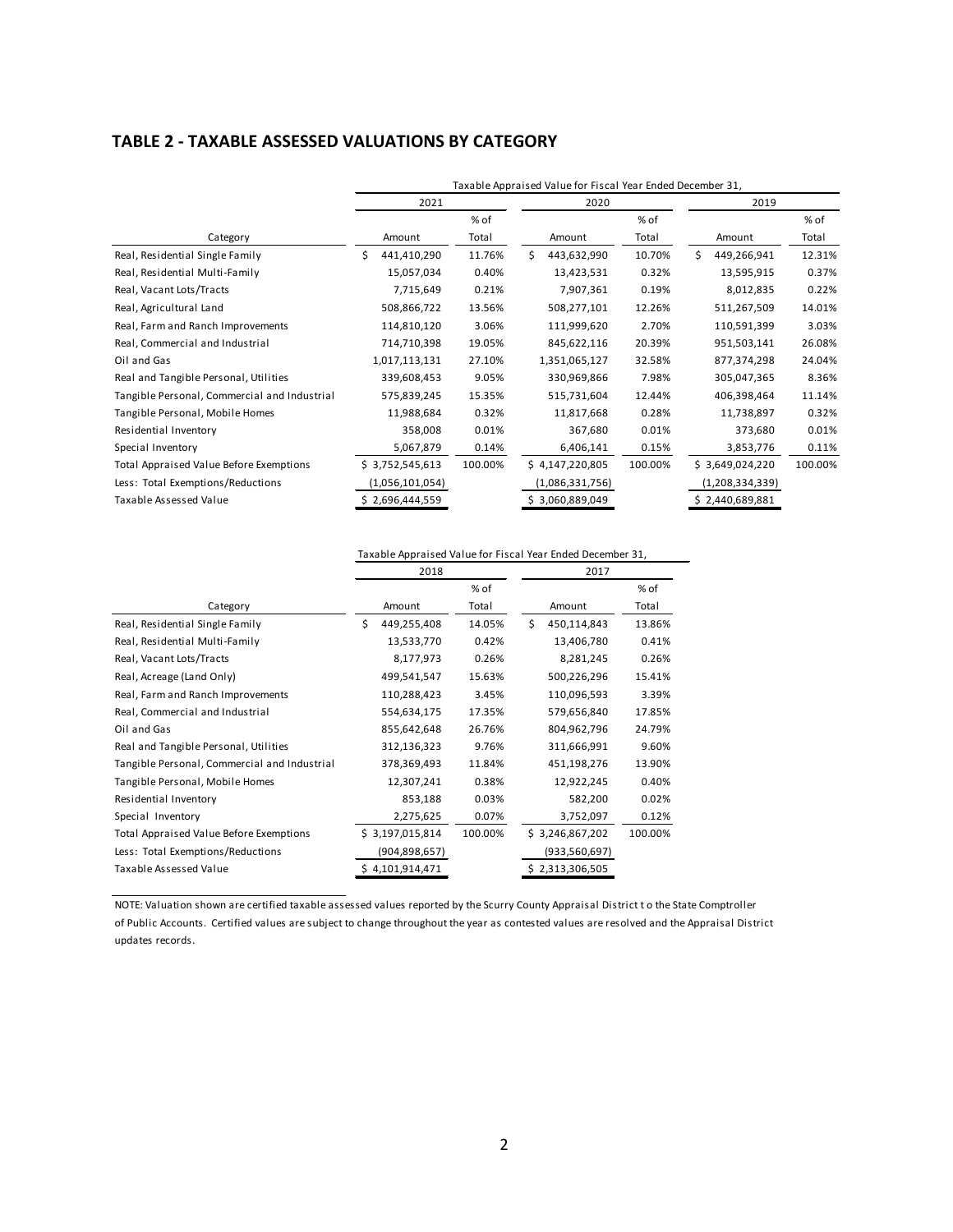| Fiscal |                           |                          |   | Taxable    |   | Net            |     | Ratio of   |            |      |
|--------|---------------------------|--------------------------|---|------------|---|----------------|-----|------------|------------|------|
| Year   |                           | Taxable                  |   | Assessed   |   | Tax Debt       |     | Tax Debt   | Funded     |      |
| Ended  | Estimated                 | Assessed                 |   | Valuation  |   | Outstanding    |     | to Taxable | Tax Debt   | Tax  |
| 12/31  | Population <sup>(1)</sup> | Valuation <sup>(2)</sup> |   | Per Capita |   | at End of Year |     | Assessed   | Per Capita | Year |
| 2017   | 17,238                    | \$<br>2,313,306,505      | Ś | 134.198    | Ś | 13,195,000     |     | 0.57%      | \$<br>765  | 2016 |
| 2018   | 17,238                    | 2,292,117,157            |   | 132,969    |   | 12,610,000     |     | 0.55%      | 732        | 2017 |
| 2019   | 16,866                    | 2,440,689,881            |   | 144,711    |   | 12,005,000     |     | 0.49%      | 712        | 2018 |
| 2020   | 16,866                    | 3,060,889,049            |   | 181.483    |   | 11,390,000     |     | 0.37%      | 675        | 2019 |
| 2021   | 16,866                    | 2,696,444,559            |   | 159,875    |   | 10,720,000     | (3) | 0.40%      | 636        | 2020 |

(1) Source: County staff and US Census Bureau.

(2) As reported by the Scurry County Appraisal District on the County's annual State Property Tax Board Reports; subject to change during the ensuing year.

#### (3) Projected.

#### **TABLE 4 - TAX RATE, LEVY AND COLLECTION HISTORY**

| Fiscal |                |                |              |          |            | % of Current             | % of Total  |      |
|--------|----------------|----------------|--------------|----------|------------|--------------------------|-------------|------|
| Year   |                | Distribution   |              |          |            | Tax                      | Tax         |      |
| Ended  | Tax            | General        | Interest and |          |            | Collections              | Collections | Tax  |
| 12/31  | Rate           | Fund           | Sinking Fund | Tax Levy |            | to Tax Levy              | to Tax Levy | Year |
| 2017   | 0.380000<br>S. | 0.380000<br>S. | \$<br>٠      | \$       | 8,438,339  | 93.36%                   | 108.82%     | 2016 |
| 2018   | 0.380000       | 0.369100       | 0.010900     |          | 8,676,097  | 90.24%                   | 107.63%     | 2017 |
| 2019   | 0.449800       | 0.409000       | 0.040800     |          | 10,957,489 | 92.52%                   | 103.92%     | 2018 |
| 2020   | 0.449800       | 0.416900       | 0.032900     |          | 12,883,258 | 83.62%                   | 98.07%      | 2019 |
| 2021   | 0.449800       | 0.416900       | 0.032900     |          | 11,941,177 | In Process of Collection |             | 2020 |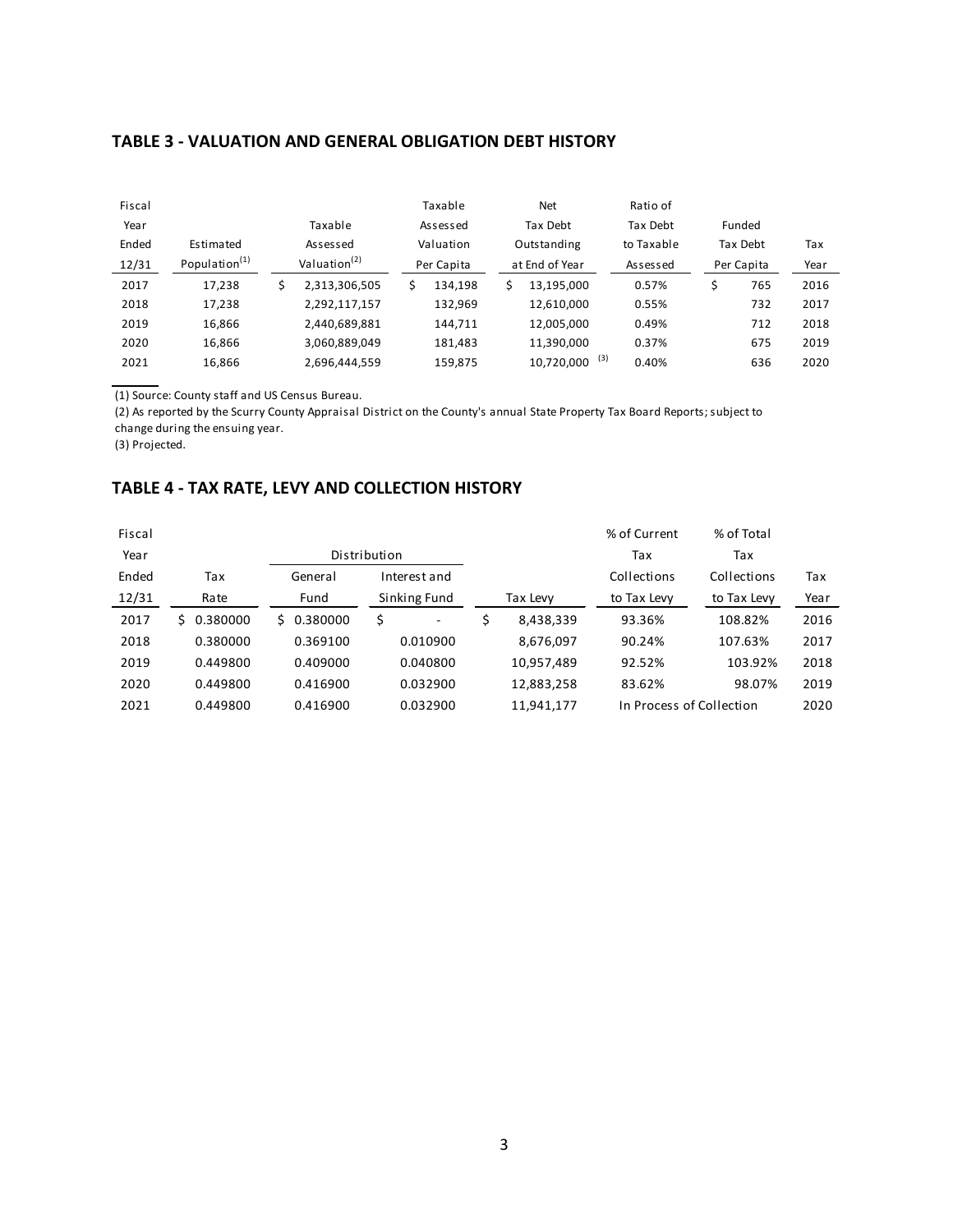#### **TABLE 5 – TAX RATE DISTRIBUTION ANALYSIS**

|                                      | Fiscal Years Ended December 31, |           |                                 |                                |                          |  |  |  |  |
|--------------------------------------|---------------------------------|-----------|---------------------------------|--------------------------------|--------------------------|--|--|--|--|
|                                      | 2021                            | 2020      | 2019                            | 2018                           | 2017                     |  |  |  |  |
| General Fund                         | \$0.41690                       | \$0.41690 | \$0.40900                       | \$0.36910                      | \$0.38000                |  |  |  |  |
| Interest and Sinking Fund            | 0.03290                         | 0.03290   | 0.04080                         | 0.01090                        |                          |  |  |  |  |
| <b>Total Constitutional Tax Rate</b> | \$0.44980                       | \$0.44980 | \$0.44980                       | \$0.38000                      | \$0.38000                |  |  |  |  |
| Special Road and Bridge Tax Rate     | Ś -                             | \$ -      | \$.<br>$\overline{\phantom{a}}$ | $\mathsf{S}$ -                 | $\overline{\phantom{a}}$ |  |  |  |  |
| Farm-to-Market Tax Rate              | $\dot{\mathsf{S}}$ -            | \$ -      | \$                              | Ś.<br>$\overline{\phantom{a}}$ |                          |  |  |  |  |
| <b>Total Tax Rate</b>                | 0.44980                         | \$0.44980 | \$0.44980                       | \$0.38000                      | ς.<br>0.38000            |  |  |  |  |

#### **TABLE 6 - TEN LARGEST TAXPAYERS**

|                            | 2020/2021         | % of Total |
|----------------------------|-------------------|------------|
|                            | Taxable           | Taxable    |
|                            | Assessed          | Assessed   |
| Name of Taxpayer           | Valuation         | Valuation  |
| Kinder Morgan Production   | \$<br>443,921,833 | 16.46%     |
| Patterson UTI Drilling Co. | 151,720,700       | 5.63%      |
| Oncor Electric Delivery Co | 106,456,970       | 3.95%      |
| Occidental Permian LTD     | 75,970,452        | 2.82%      |
| Kinder Morgan Production   | 53,608,040        | 1.99%      |
| <b>EON-Pyron Wind Farm</b> | 41,736,340        | 1.55%      |
| <b>BNSF Railway</b>        | 36,172,140        | 1.34%      |
| Invenergy-Camp Springs     | 34,112,980        | 1.27%      |
| Bridgetex Pipeline         | 32,687,510        | 1.21%      |
| Sunrise Pipeline LLC       | 32,502,360        | 1.21%      |
|                            | 1,008,889,325     | 37.42%     |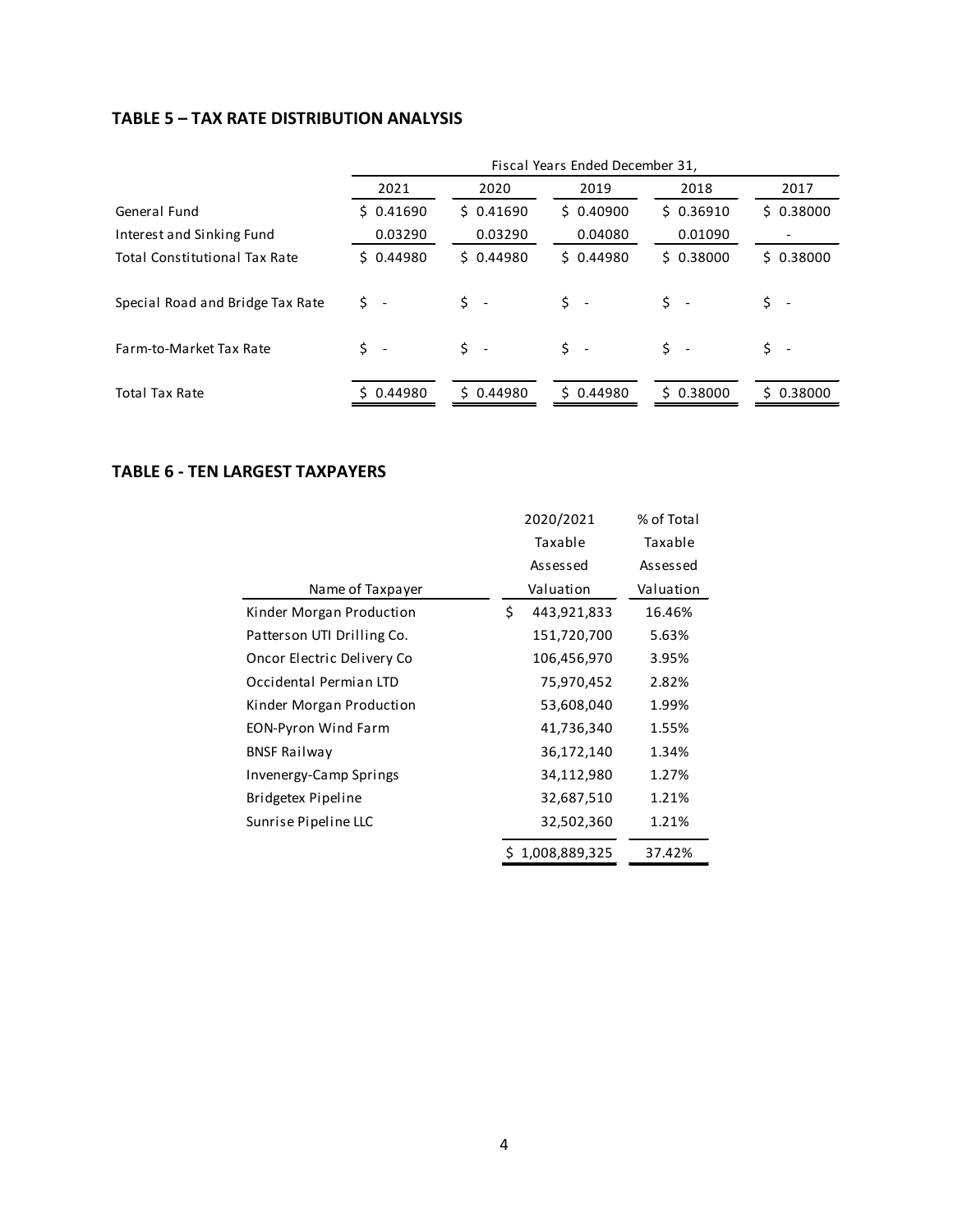#### **TABLE 7 - TAX ADEQUACY**

| 2021 Net Tax Supported Principal and Interest Requirements                        | Ś  | 916,200 |
|-----------------------------------------------------------------------------------|----|---------|
| \$0.0347 Tax Rate at 98% Collection Produces                                      | S  | 916.953 |
| Average Annual Net Tax Supported Principal and Interest Requirements, 2021 - 2034 | S  | 941.118 |
| \$0.0357 Tax Rate at 98% Collection Produces                                      | S. | 943.378 |
| Maximum Net Tax Supported Principal and Interest Requirements, 2028               | S  | 954.925 |
| \$0.0362 Tax Rate at 98% Collection Produces                                      | S  | 956.591 |

# **TABLE 9 – GENERAL OBLIGATION DEBT SERVICE REQUIREMENTS**

| Fiscal |               |                  |                  |           |
|--------|---------------|------------------|------------------|-----------|
| Year   |               |                  |                  | % of      |
| Ended  |               | Outstanding Debt |                  | Principal |
| 12/31  | Principal     | Interest         | Total            | Retired   |
| 2021   | \$<br>670,000 | \$<br>246,200    | \$<br>916,200    |           |
| 2022   | 690,000       | 226,700          | 916,700          |           |
| 2023   | 710,000       | 206,625          | 916,625          |           |
| 2024   | 730,000       | 188,300          | 918,300          |           |
| 2025   | 780,000       | 172,350          | 952,350          | 31.43%    |
| 2026   | 795,000       | 156,600          | 951,600          |           |
| 2027   | 810,000       | 140,550          | 950,550          |           |
| 2028   | 835,000       | 119,925          | 954,925          |           |
| 2029   | 850,000       | 98,900           | 948,900          |           |
| 2030   | 870,000       | 81,700           | 951,700          | 67.95%    |
| 2031   | 885,000       | 64,150           | 949,150          |           |
| 2032   | 905,000       | 46,250           | 951,250          |           |
| 2033   | 920,000       | 28,000           | 948,000          |           |
| 2034   | 940,000       | 9,400            | 949,400          |           |
|        | \$11,390,000  | \$<br>1,785,650  | \$<br>13,175,650 |           |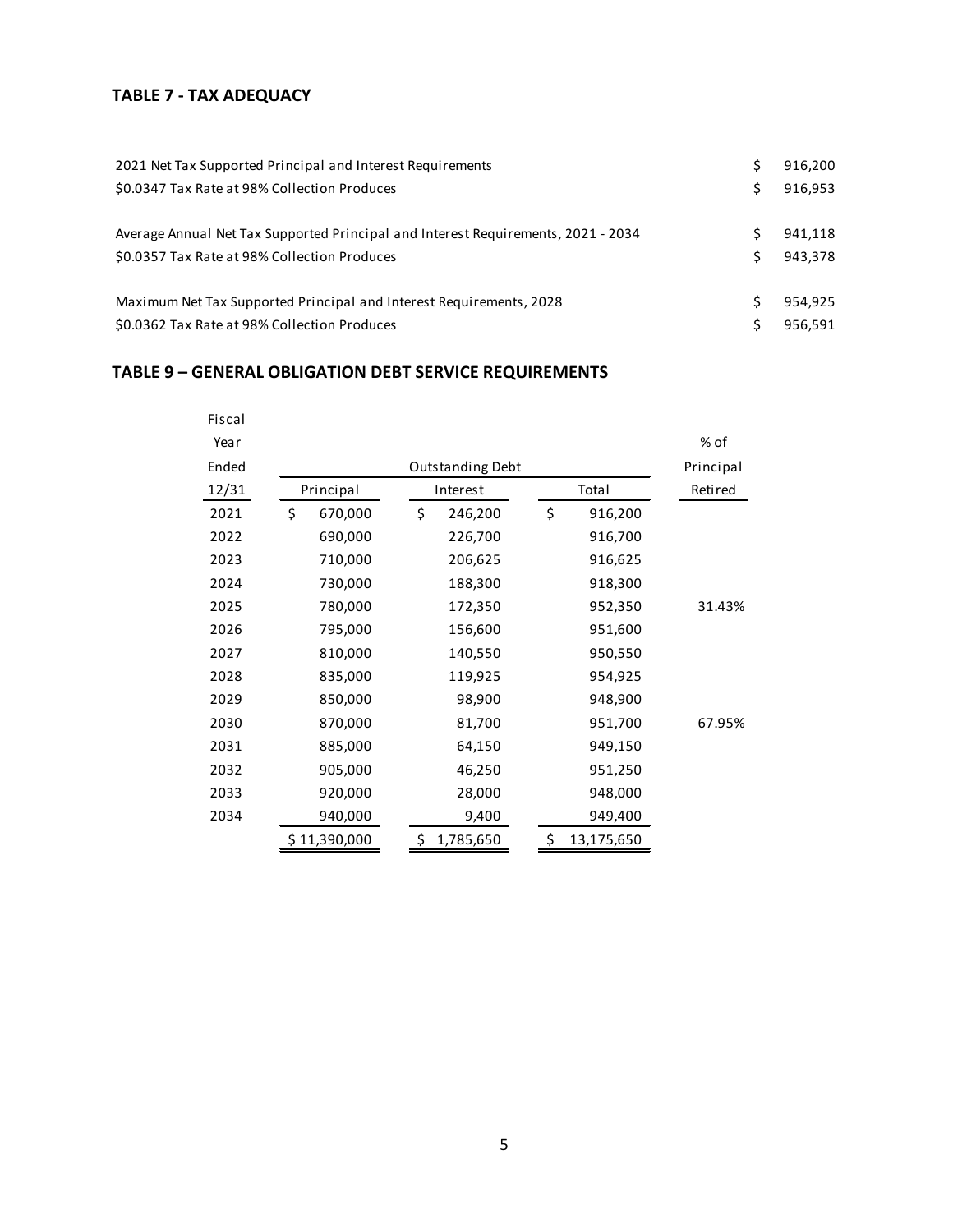#### **TABLE 10 - INTEREST AND SINKING FUND BUDGET PROJECTION**

| Tax Supported Debt Service Requirements, Fiscal Year Ending 12-31-21 |             | 916.200   |
|----------------------------------------------------------------------|-------------|-----------|
| Interest and Sinking Fund Balance, 12-31-20                          | $5$ 428.918 |           |
| Interest and Sinking Fund Tax Levy                                   | 887,130     | 1,316,048 |
| Estimated Balance Fiscal Year Ending 12-31-21                        |             | 399,848   |

#### **TABLE 11 – AUTHORIZED BUT UNISSUED UNLIMITED TAX BONDS**

The County has no authorized but unissued general obligation bonds.

# **TABLE 12 - OTHER OBLIGATIONS: See Annual Financial Audit for Fiscal Year 2020, Note 6.**

#### *The Remainder of This Page Intentionally Left Blank*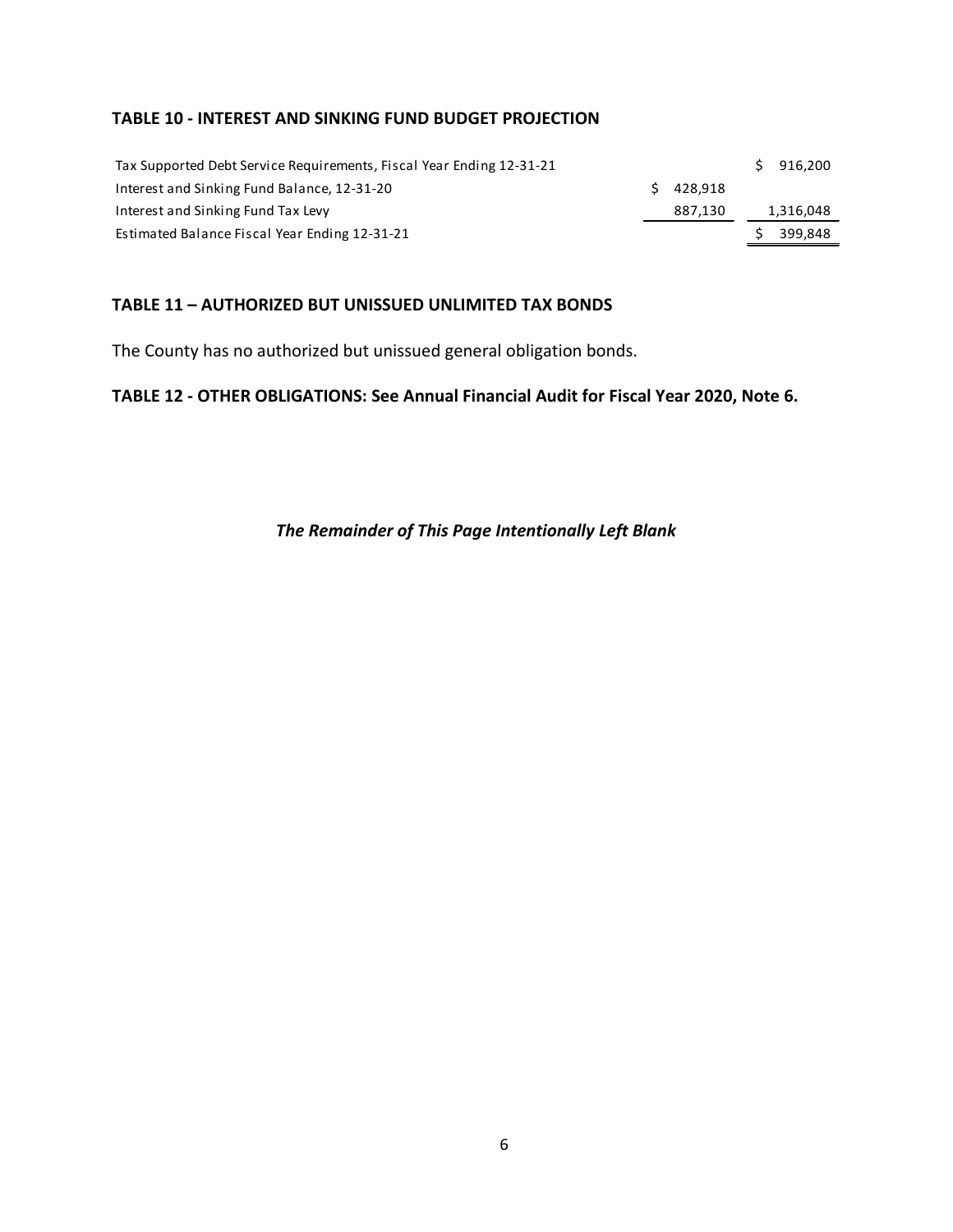# **TABLE 13 – CHANGE IN NET POISTION**

\_\_\_\_\_\_\_\_\_\_\_\_\_\_\_\_\_\_\_\_\_\_

|                                         | Fiscal Years Ended December 31, |                   |                 |                  |                  |  |  |
|-----------------------------------------|---------------------------------|-------------------|-----------------|------------------|------------------|--|--|
| REVENUES:                               | 2020                            | 2019              | 2018            | 2017             | 2016             |  |  |
| Program Revenues:                       |                                 |                   |                 |                  |                  |  |  |
| Charges for Services                    | 2,237,161                       | 3,051,066<br>S    | \$2,243,726     | \$2,093,651      | 2,361,180<br>\$. |  |  |
| Operating Grants and Contributions      | 974,640                         | 1,089,694         | 871,526         | 1,547,917        | 2,232,617        |  |  |
| Capital Grants and Contributions        |                                 |                   |                 |                  |                  |  |  |
| General Revenues:                       |                                 |                   |                 |                  |                  |  |  |
| <b>Property Taxes</b>                   | \$11,196,992                    | \$10,159,054      | 8,012,671<br>\$ | 7,829,373<br>S   | 8,607,455<br>\$  |  |  |
| <b>Tax Collector Fees</b>               | 451,810                         | 562,301           | 538,844         | 434,670          | 457,010          |  |  |
| Sales and Use Taxes                     | 2,238,107                       | 2,484,898         | 2,205,775       | 2,753,986        | 1,586,223        |  |  |
| Mixed Drink Tax                         | 17,854                          | 32,821            | 27,754          | 17,844           | 13,767           |  |  |
| Gain on Extinguishment of Debt          |                                 | $\overline{a}$    | 18,231          |                  |                  |  |  |
| Gain on sale of assets                  | (285, 865)                      | 6,070             |                 |                  |                  |  |  |
| Loss on Transfer of Assets              |                                 |                   |                 |                  |                  |  |  |
| <b>Investment Earnings</b>              | 117,392                         | 305,108           | 209,847         | 116,402          | 56,692           |  |  |
| Miscellaneous                           | 185,303                         | 326,568           | 479,954         | 696,838          | 822,616          |  |  |
| <b>Total Revenues</b>                   | \$17,133,394                    | \$18,017,580      | \$14,608,328    | \$15,490,681     | \$16,137,560     |  |  |
| <b>EXPENSES</b>                         |                                 |                   |                 |                  |                  |  |  |
| Governmental Activities:                |                                 |                   |                 |                  |                  |  |  |
| General Government                      | 3,046,265<br>Ś.                 | 3,807,755<br>\$   | 3,481,707<br>S  | 3,406,190<br>S   | 3,719,128<br>\$  |  |  |
| <b>Health and Welfare</b>               | 1,440,740                       | 1,747,337         | 1,562,855       | 1,571,463        | 1,703,817        |  |  |
| Judicial and Legal                      | 3,178,043                       | 3,515,873         | 3,200,210       | 3,345,296        | 3,480,450        |  |  |
| <b>Public Safety</b>                    | 4,333,148                       | 4,749,271         | 3,936,372       | 3,953,492        | 4,272,659        |  |  |
| <b>Public Facilities</b>                | 458,046                         | 640,873           | 553,159         | 512,095          | 589,104          |  |  |
| <b>Culture and Recreation</b>           | 942,216                         | 1,130,842         | 1,031,041       | 1,068,983        | 1,187,264        |  |  |
| Road Maintenance                        | 2,629,138                       | 2,928,445         | 2,629,062       | 2,868,823        | 2,830,646        |  |  |
| Interest on Long-Term Debt              | 322,663                         | 359,548           | 373,798         | 449,859          | 485,151          |  |  |
| <b>Total Expenses</b>                   | \$16,350,259                    | \$18,879,944      | \$16,768,204    | \$17,176,201     | \$18,268,219     |  |  |
| Transfers                               | \$                              | \$                | \$<br>(11,750)  | \$<br>(511, 252) | \$<br>(5,703)    |  |  |
| Increase (Decrease) in Net Assets       | \$<br>783,135                   | \$<br>(862, 364)  | \$ (2,171,626)  | \$ (2, 196, 772) | \$ (2, 136, 362) |  |  |
| Net Position - Beginning<br>Adjustments | 9,240,385<br>Ś                  | \$10,102,743<br>6 | \$12,274,369    | \$14,471,141     | \$16,607,503     |  |  |
| Net Position - Ending                   | \$10,023,520                    | \$9,240,385       | \$10,102,743    | \$12,274,369     | \$14,471,141     |  |  |